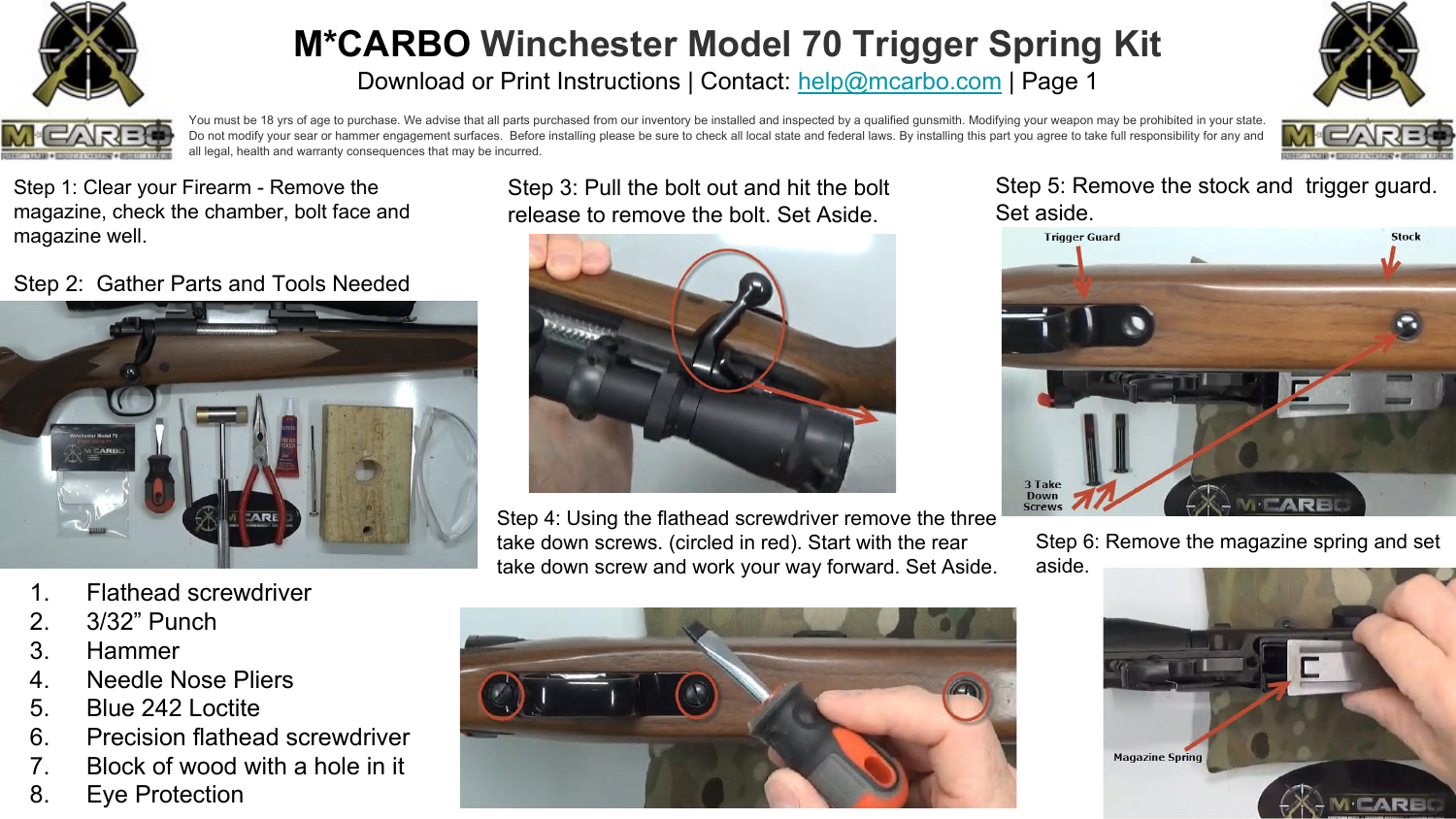

Download or Print Instructions | Contact: [help@mcarbo.com](mailto:help@mcarbo.com) | Page 2





You must be 18 yrs of age to purchase. We advise that all parts purchased from our inventory be installed and inspected by a qualified qunsmith. Modifying your weapon may be prohibited in your state. Do not modify your sear or hammer engagement surfaces. Before installing please be sure to check all local state and federal laws. By installing this part you agree to take full responsibility for any and all legal, health and warranty consequences that may be incurred.



Step 7: Remove the Hammer hinge pin by using the hammer and 3/32" punch. Tap out the hinge pin.



Step 8: After the Hammer hinge pin has been removed, the trigger can be separated.



Step 9: Remove the spring and adjustment nuts. Leave bottom adjustment nut can be left on.



Step 10: Drop in M\*Carbo Spring.



Step 11: Align the trigger on one side.



Step 12: Align the other side of the trigger. Make sure the bolt release, bolt release spring are aligned, if the hinge pin came out all the way.

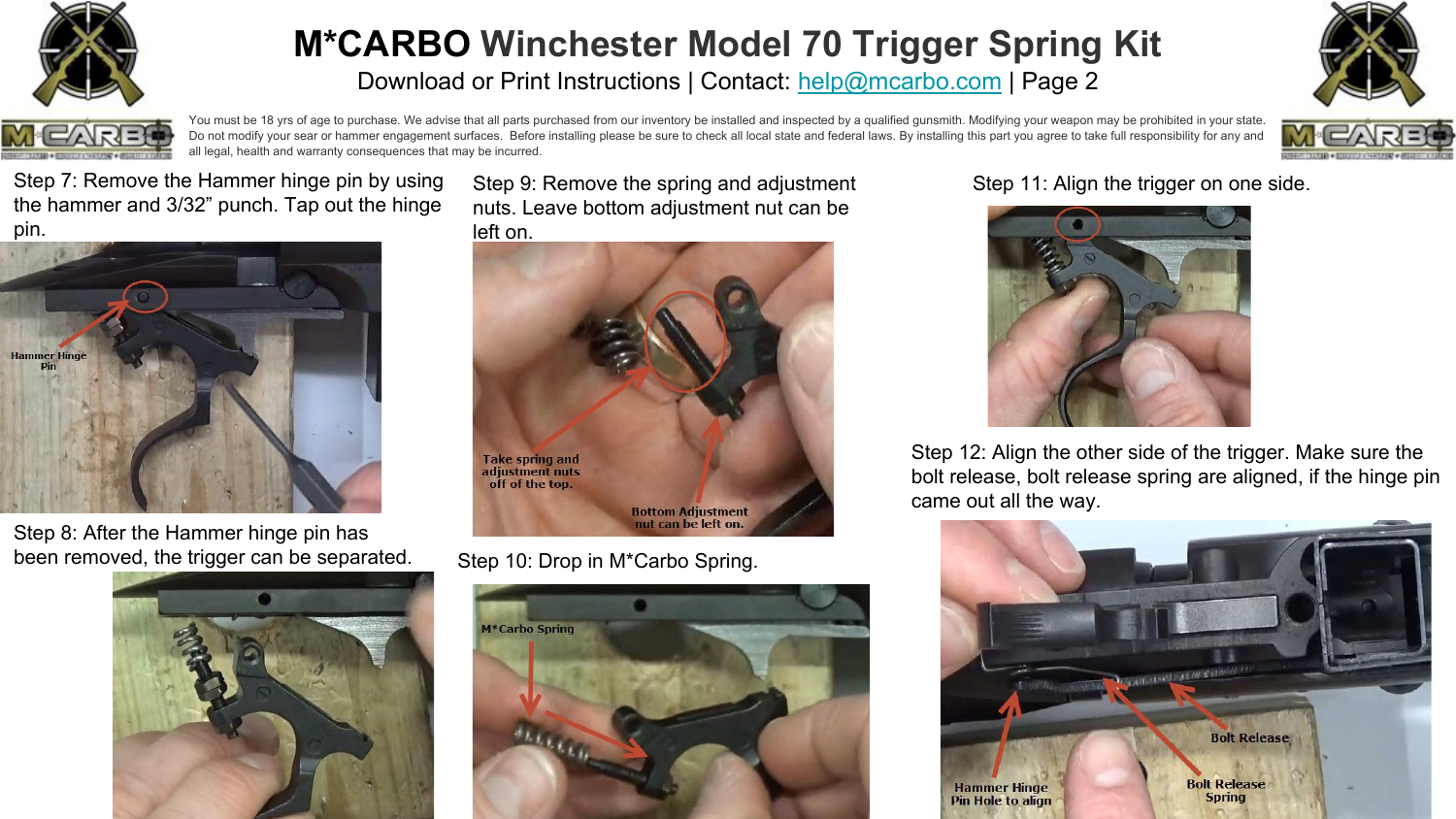

Download or Print Instructions | Contact: [help@mcarbo.com](mailto:help@mcarbo.com) | Page 3





You must be 18 yrs of age to purchase. We advise that all parts purchased from our inventory be installed and inspected by a qualified qunsmith. Modifying your weapon may be prohibited in your state. Do not modify your sear or hammer engagement surfaces. Before installing please be sure to check all local state and federal laws. By installing this part you agree to take full responsibility for any and all legal, health and warranty consequences that may be incurred.



Step 13: After everything is aligned, reinsert the Hammer Hinge Pin. Use the punch to guide and press down on the block of wood to get the hinge pin started through.



Step 14: Use the Hammer to tap the Hammer Hinge Pin in the rest of the way.



Step 15: Reinsert the bolt by lining up the lugs, make sure to hit the bolt release when inserting the bolt.



Step 16: Once the bolt is in, Lock it into place.



Step 17: Now test the over travel by pulling the trigger.

\*\*The idea is to pull the trigger, you want the trigger to stop moving once the Hammer is released. Do incremental, minor adjustments.

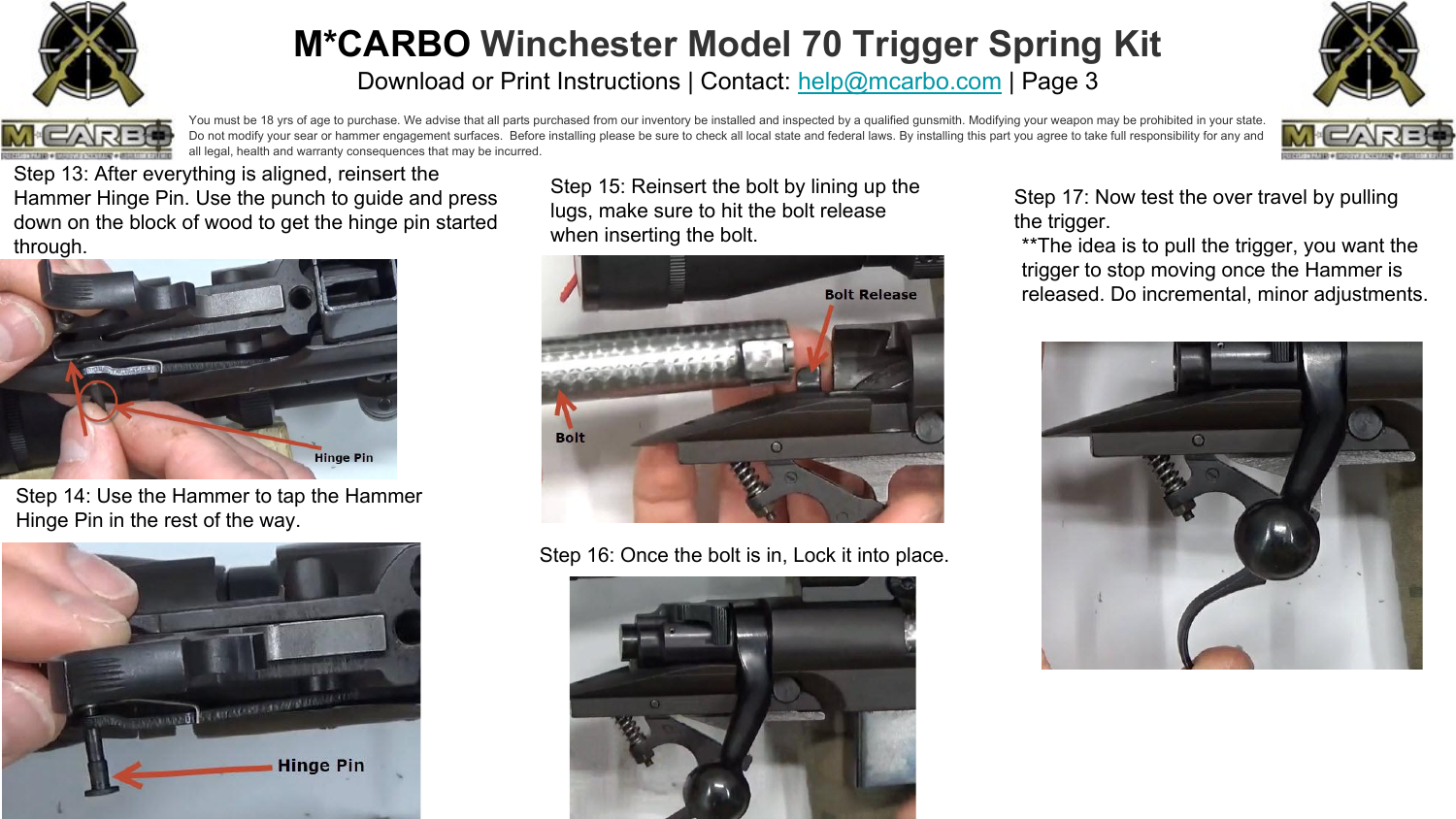

Download or Print Instructions | Contact: [help@mcarbo.com](mailto:help@mcarbo.com) | Page 4





You must be 18 yrs of age to purchase. We advise that all parts purchased from our inventory be installed and inspected by a qualified qunsmith. Modifying your weapon may be prohibited in your state. Do not modify your sear or hammer engagement surfaces. Before installing please be sure to check all local state and federal laws. By installing this part you agree to take full responsibility for any and all legal, health and warranty consequences that may be incurred.



Step 18: Using the pliers break loose the nut on the bottom of the over travel screw.



Step 19: Back off the threaded stud with the precision flathead screwdriver.



Step 20: Once you have backed out the nut, go ahead and apply some Blue 242 Removable Loctite. Wipe off any excess.



Step 21: Test as you tighten the threaded stud.



Step 22: Keep tightening and testing until it will not work (or sticks) and then go back (loosen it) from there. This will allow for the maximum over travel adjustment.





Step 23: When you get the maximum adjustment go ahead and tighten the nut and clean up any excess loctite form the area.

Use the needle nose pliers to help tighten the nut into place, do a final test.